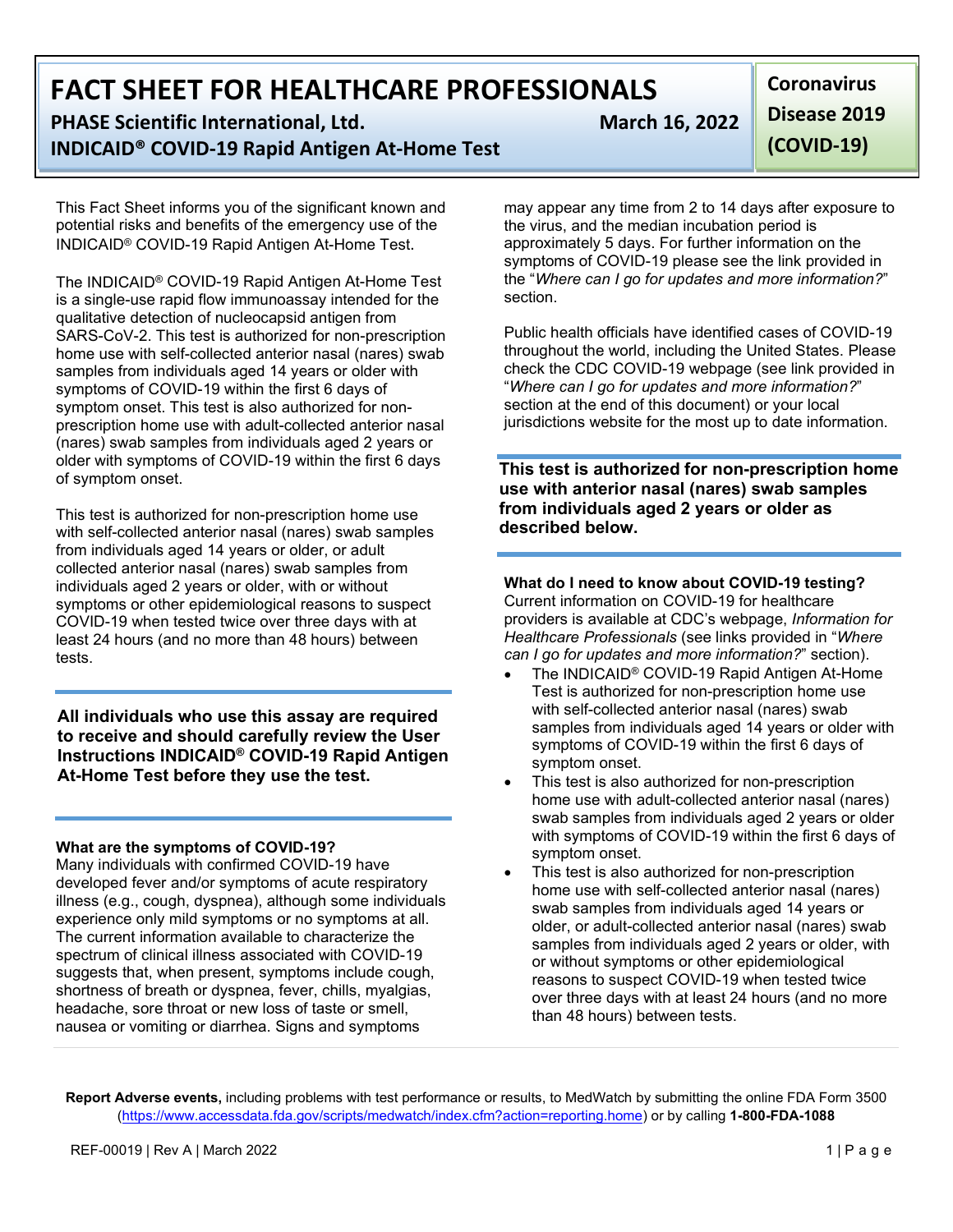**PHASE Scientific International, Ltd. March 16, 2022 INDICAID® COVID-19 Rapid Antigen At-Home Test**

#### **What does it mean if the specimen tests positive for the virus that causes COVID-19?**

A positive test result for COVID-19 indicates that antigens from SARS-CoV-2 were detected, and therefore the patient is infected with the virus and presumed to be contagious. COVID-19 test results should always be considered in the context of clinical observations and epidemiological data (such as local prevalence rates and current outbreak/epicenter locations) in making a final diagnosis and patient management decisions. Patient management decisions should be made by a healthcare provider and follow current CDC guidelines.

The INDICAID® COVID-19 Rapid Antigen At-Home Test has been designed to minimize the likelihood of false positive test results. However, in the event of a false positive result, risks to patients could include the following: a recommendation for isolation of the patient, monitoring of household or other close contacts for symptoms, patient isolation that might limit contact with family or friends and may increase contact with other potentially COVID-19 patients, limits in the ability to work, delayed diagnosis and treatment for the true infection causing the symptoms, unnecessary prescription of a treatment or therapy, or other unintended adverse effects.

All healthcare providers must follow the standard testing and reporting guidelines according to their appropriate public health authorities.

#### **What does it mean if the specimen tests negative for the virus that causes COVID-19?**

A negative test result for this test means that SARS-CoV-2 antigens were not present in the specimen above the limit of detection. However, a negative result does not rule out COVID-19 and should not be used as the sole basis for treatment or patient management decisions, including infection control decisions. Antigen tests are known to be less sensitive than molecular tests that detect viral nucleic acids. The amount of antigen in a sample may decrease as the duration of illness increases. Specimens collected after day 6 of illness may be more likely to be negative compared to a RT-PCR assay. Therefore, negative results should be

treated as presumptive and confirmation with a molecular assay, if necessary, for patient management.

When diagnostic testing is negative, the possibility of a false negative result should be considered in the context of a patient's recent exposures and the presence of clinical signs and symptoms consistent with COVID-19. The possibility of a false negative result should especially be considered if the patient's recent exposures or clinical presentation indicate that COVID-19 is likely, and diagnostic tests for other causes of illness (e.g., other respiratory illness) are negative. If COVID-19 is still suspected based on exposure history together with other clinical findings, re-testing or testing with molecular methods should be considered by healthcare providers in consultation with public health authorities.

Risks to a patient of a false negative result include: delayed or lack of supportive treatment, lack of monitoring of infected individuals and their household or other close contacts for symptoms resulting in increased risk of spread of COVID-19 within the community, or other unintended adverse events.

A negative antigen test should not be the sole basis used to determine if a patient can end isolation precautions. For additional recommendations regarding infection control, refer to CDC's *Discontinuation of Isolation for Persons with COVID-19 Not in Healthcare Settings (Interim Guidance)* (see links provided in "*Where can I go for updates and more information*?" section).

The performance of this test was established based on the evaluation of a limited number of clinical specimens collected between December 2021 and January 2022. The clinical performance has not been established in all circulating variants but is anticipated to be reflective of the prevalent variants in circulation at the time and location of the clinical evaluation. Performance at the time of testing may vary depending on the variants circulating, including newly emerging strains of SARS-CoV-2 and their prevalence, which change over time.

**Report Adverse events,** including problems with test performance or results, to MedWatch by submitting the online FDA Form 3500 [\(https://www.accessdata.fda.gov/scripts/medwatch/index.cfm?action=reporting.home\)](https://www.accessdata.fda.gov/scripts/medwatch/index.cfm?action=reporting.home) or by calling **1-800-FDA-1088**

**Coronavirus** 

**Disease 2019 (COVID-19)**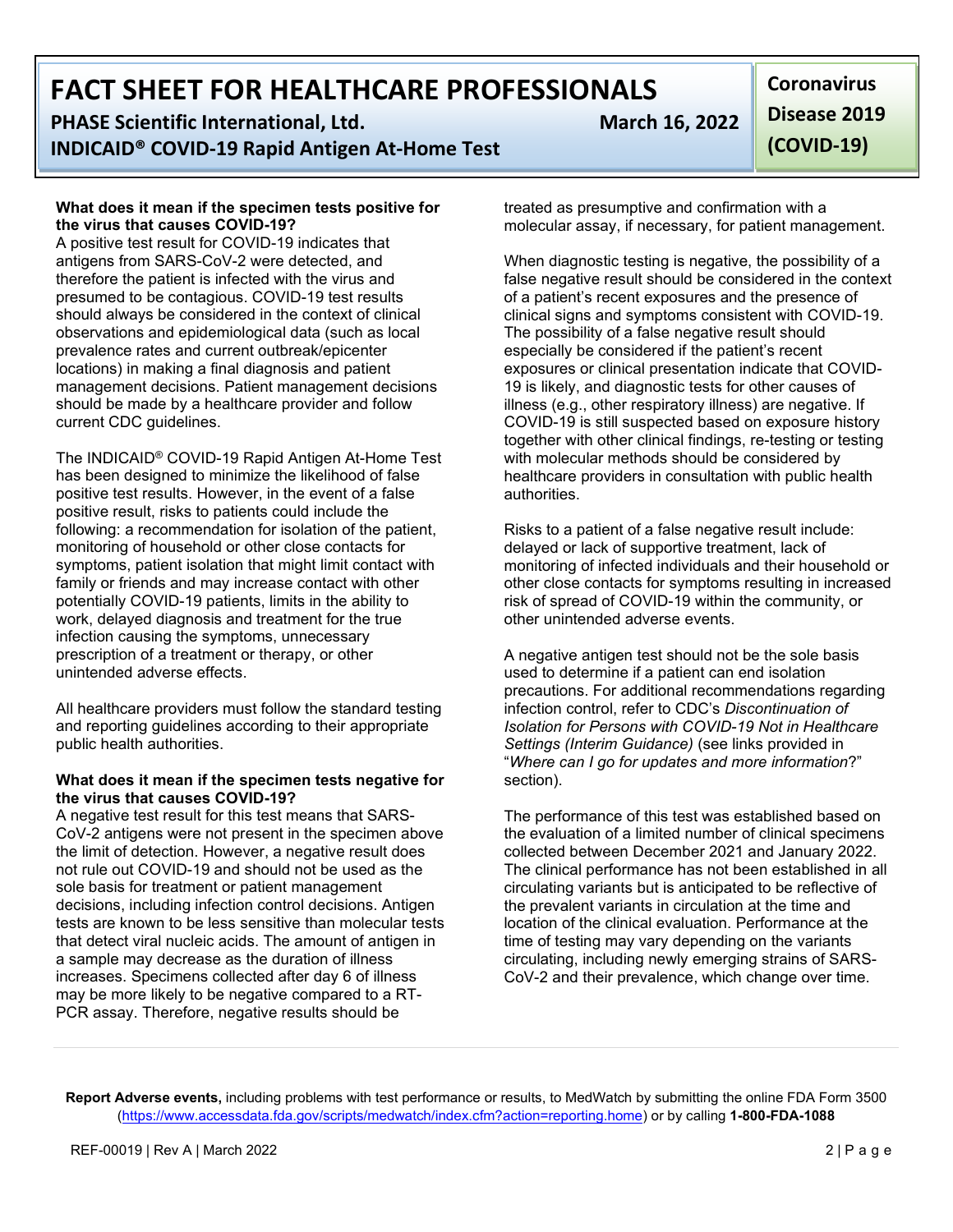**PHASE Scientific International, Ltd.** March 16, 2022 **INDICAID® COVID-19 Rapid Antigen At-Home Test**

#### **What do I need to know about Serial Testing in Asymptomatic Individuals?**

In asymptomatic individuals, serial testing may assist in identifying infected individuals and facilitate timely infection control practices. A negative test result does not rule out infection but repeat testing over two or three days may decrease the risks of false negative results.

Additional clinical studies are underway to assess the performance of rapid antigen tests when used with serial testing. An initial negative test result should be the first of a minimum of two tests. An asymptomatic individual undergoing serial testing with two or more negative results may require ongoing serial testing or confirmatory testing, depending on patient history and potential exposures. An asymptomatic individual undergoing serial testing with one or more positive results indicates that SARS-CoV-2 antigen is present but does not rule out coinfection with other pathogens.

Additional confirmatory testing with a molecular test for negative results may be necessary if there is a high likelihood of SARS-CoV-2 infection, such as an individual with a close contact with COVID-19 or with suspected exposure to COVID-19 or in communities with high prevalence of infection. Additional confirmatory testing with a molecular test for positive results may also be necessary if there is a low likelihood of SARS-CoV-2 infection, such as in individuals without known exposures to SARS-CoV-2 or residing in communities with low prevalence of infection. For additional recommendations regarding confirmation of antigen test results, please refer to the CDC's Interim Guidance for Antigen Testing for SARS-CoV-2 (see links provided in "*Where can I go for updates and more information*" section).

#### **What is an EUA?**

The United States FDA has made this test available under an emergency access mechanism called an Emergency Use Authorization (EUA). The EUA is supported by the Secretary of Health and Human Service's (HHS's) declaration that circumstances exist to justify the emergency use of in vitro diagnostics (IVDs) for the detection and/or diagnosis of the virus that causes COVID-19.

**Coronavirus Disease 2019 (COVID-19)**

An IVD made available under an EUA has not undergone the same type of review as an FDA-approved or cleared IVD. FDA may issue an EUA when certain criteria are met, which includes that there are no adequate, approved, available alternatives, and based on the totality of scientific evidence available, it is reasonable to believe that this IVD may be effective in diagnosing COVID-19.

The EUA for this test is in effect for the duration of the COVID-19 declaration justifying emergency use of IVDs, unless terminated or revoked (after which the test may no longer be used).

#### **What are the approved available alternatives?**

There are no approved available alternative antigen tests. Any tests that have received full marketing status (e.g., cleared, approved), as opposed to an EUA, by FDA can be found by searching the medical device databases here: [https://www.fda.gov/medical](https://www.fda.gov/medical-devices/device-advice-comprehensive-regulatory-assistance/medical-device-databases)[devices/device-advice-comprehensive-regulatory](https://www.fda.gov/medical-devices/device-advice-comprehensive-regulatory-assistance/medical-device-databases)[assistance/medical-device-databases.](https://www.fda.gov/medical-devices/device-advice-comprehensive-regulatory-assistance/medical-device-databases) A cleared or approved test should be used instead of a test made available under an EUA, when appropriate and available. FDA has issued EUAs for other tests that can be found at:

[https://www.fda.gov/emergency-preparedness-and](https://www.fda.gov/emergency-preparedness-and-response/mcm-legal-regulatory-and-policy-framework/emergency-use-authorization)[response/mcm-legal-regulatory-and-policy](https://www.fda.gov/emergency-preparedness-and-response/mcm-legal-regulatory-and-policy-framework/emergency-use-authorization)[framework/emergency-use-authorization.](https://www.fda.gov/emergency-preparedness-and-response/mcm-legal-regulatory-and-policy-framework/emergency-use-authorization)

**Report Adverse events,** including problems with test performance or results, to MedWatch by submitting the online FDA Form 3500 [\(https://www.accessdata.fda.gov/scripts/medwatch/index.cfm?action=reporting.home\)](https://www.accessdata.fda.gov/scripts/medwatch/index.cfm?action=reporting.home) or by calling **1-800-FDA-1088**